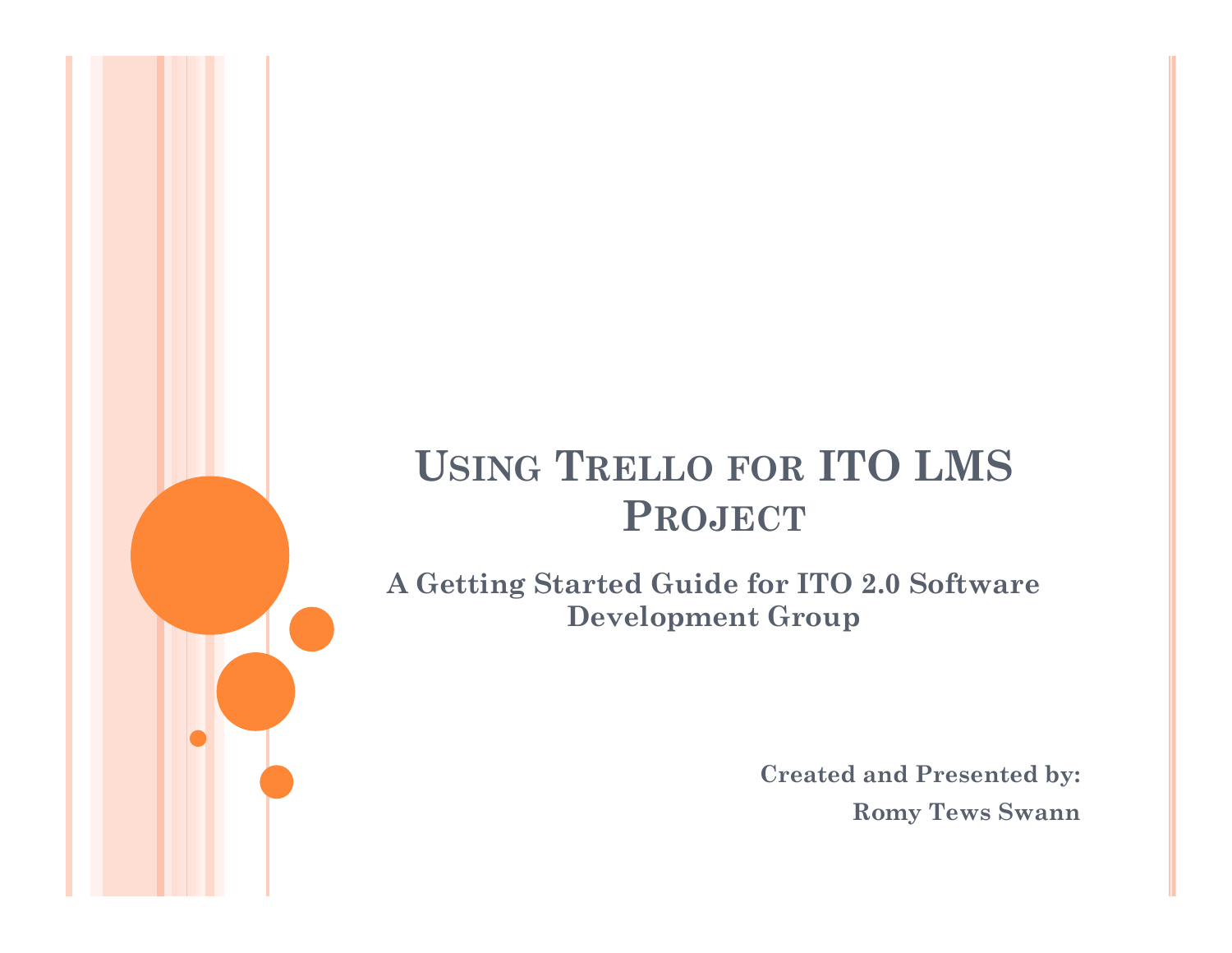WHAT IS TRELLO?<br>Agile terminology: "Information radiator" Agile terminology: "Information radiator"

- visual "real-time" tool for conceptual view of project
- Especially helpful with multiple sprint teams

Each Sprint Team has a Trello board, aka: Scrum task board WHAT IS TRELLO?<br>
Agile terminology: "Information radiator"<br>
- visual "real-time" tool for conceptual view of project<br>
- Especially helpful with multiple sprint teams<br>
Each Sprint Team has a Trello board, aka: Scrum task bo

Column Headers (from left to right):

- User Stories
- Tasks to Do
- Tasks in Progress
- Tasks Completed
- User Stories Done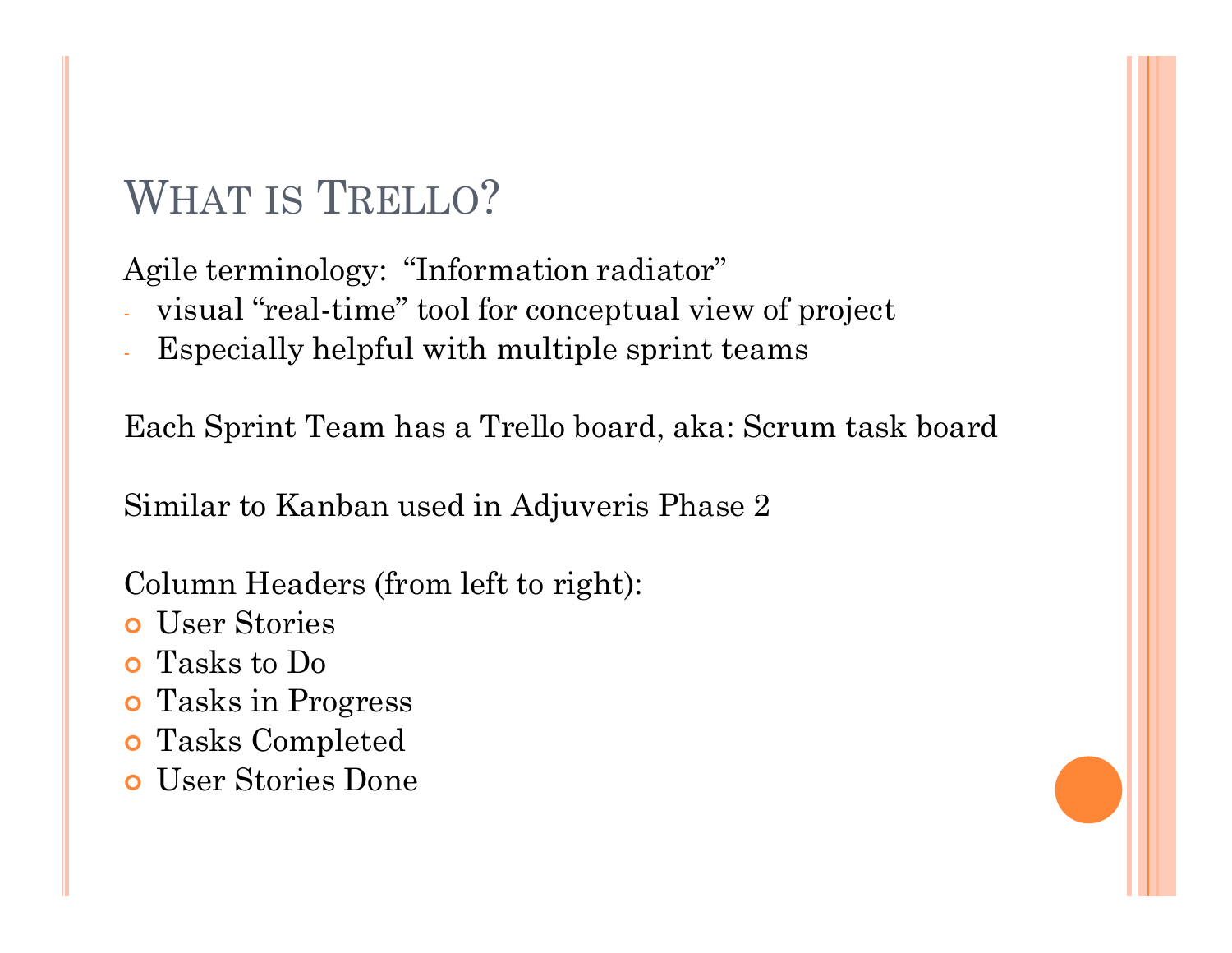HOW DOES IT WORK?<br>Cards (tasks or job stories) should advance from left to r<br>as progress is made Cards (tasks or job stories) should advance from left to right as progress is made.

To move:

- Drag and drop on "board screen" OR
- Click on move button within card, then select new column from Lists dropdown, then click on Move button.

(Trello tracks moves with auto-comment).

Boards are re-used each Sprint; occasionally some cards may carry over to next sprint. To move:<br>
o Drag and drop on "board screen" OR<br>
o Click on move button within card, then select new column<br>
from Lists dropdown, then click on Move button.<br>
(Trello tracks moves with auto-comment).<br>
Boards are re-used each

appropriate.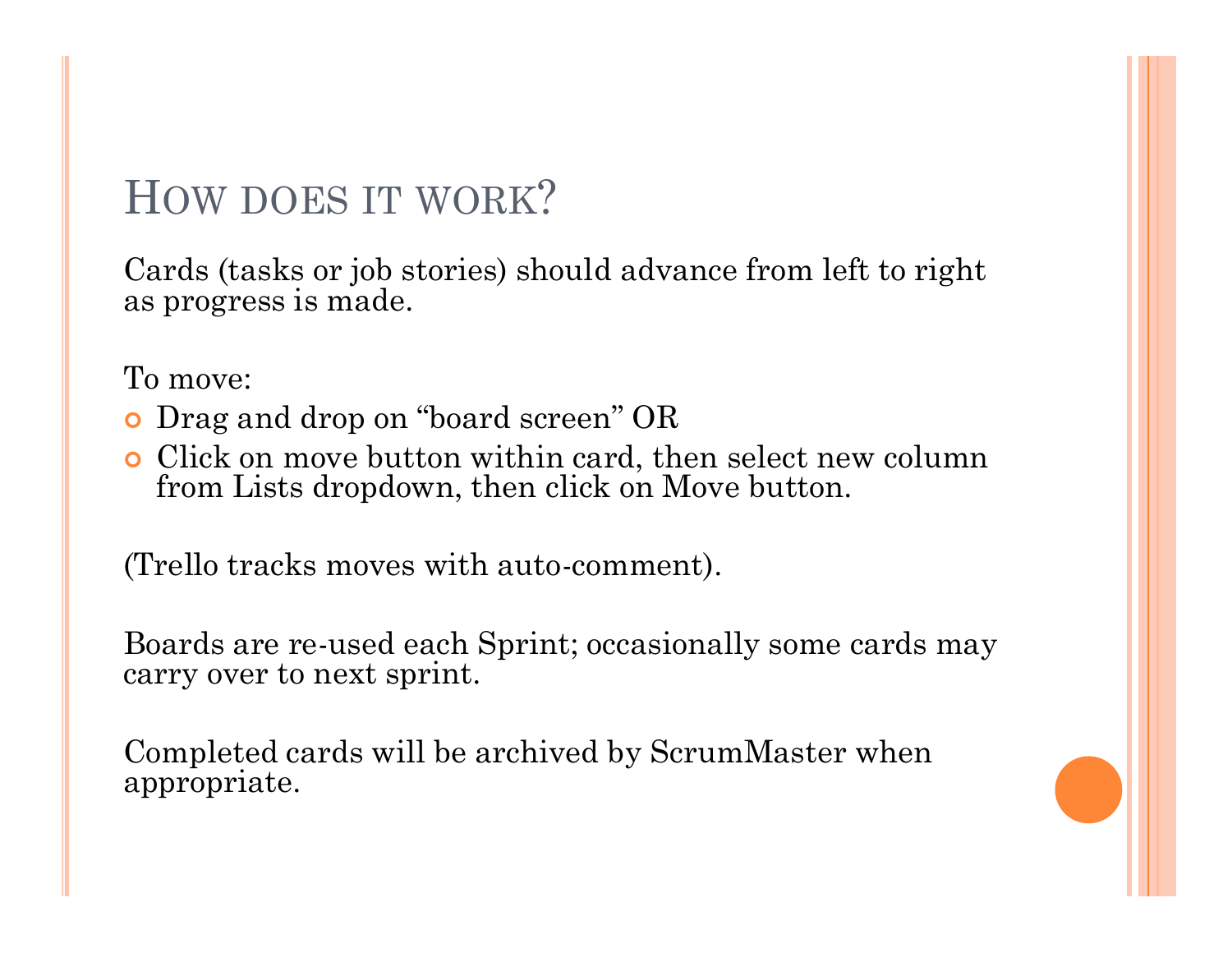JOB STORIES VS. TASKS<br>Job stories are broken down into tasks during Sprint Plannin Job stories are broken down into tasks during Sprint Planning.

- Each task becomes a card.
- Tasks are numbered to show which job story they belong to.
- (May be more than 1 job story showing on the board.)

#### Numbering sequence:

- n. is release level
- ie: release 0 for sprint 0 landing page, release 1 for remainder of 2017) JOB STORIES VS. TASKS<br>Job stories are broken down into tasks during<br>Each task becomes a card.<br>Tasks are numbered to show which job stor<br>(May be more than 1 job story showing on t<br>Numbering sequence:<br>• n. is release level<br>• Job stories are broken down into tasks during S<br>
- Each task becomes a card.<br>
- Tasks are numbered to show which job story<br>
(May be more than 1 job story showing on the<br>
Numbering sequence:<br>
• i.e release level<br>
• ie: rele Tasks are numbered to show which job story th<br>
(May be more than 1 job story showing on the b<br>
Numbering sequence:<br>
• n. is release level<br>
• ie: release 0 for sprint 0 landing page, release<br>
of 2017)<br>
• n.n is requirement
- - 1.15 is release 1, requirement 15
- - 1.15.1 is release 1, job story 1 for requirement 15
- - 1.15.1.2 is release 1, task 2 of job story 1 for requirement 15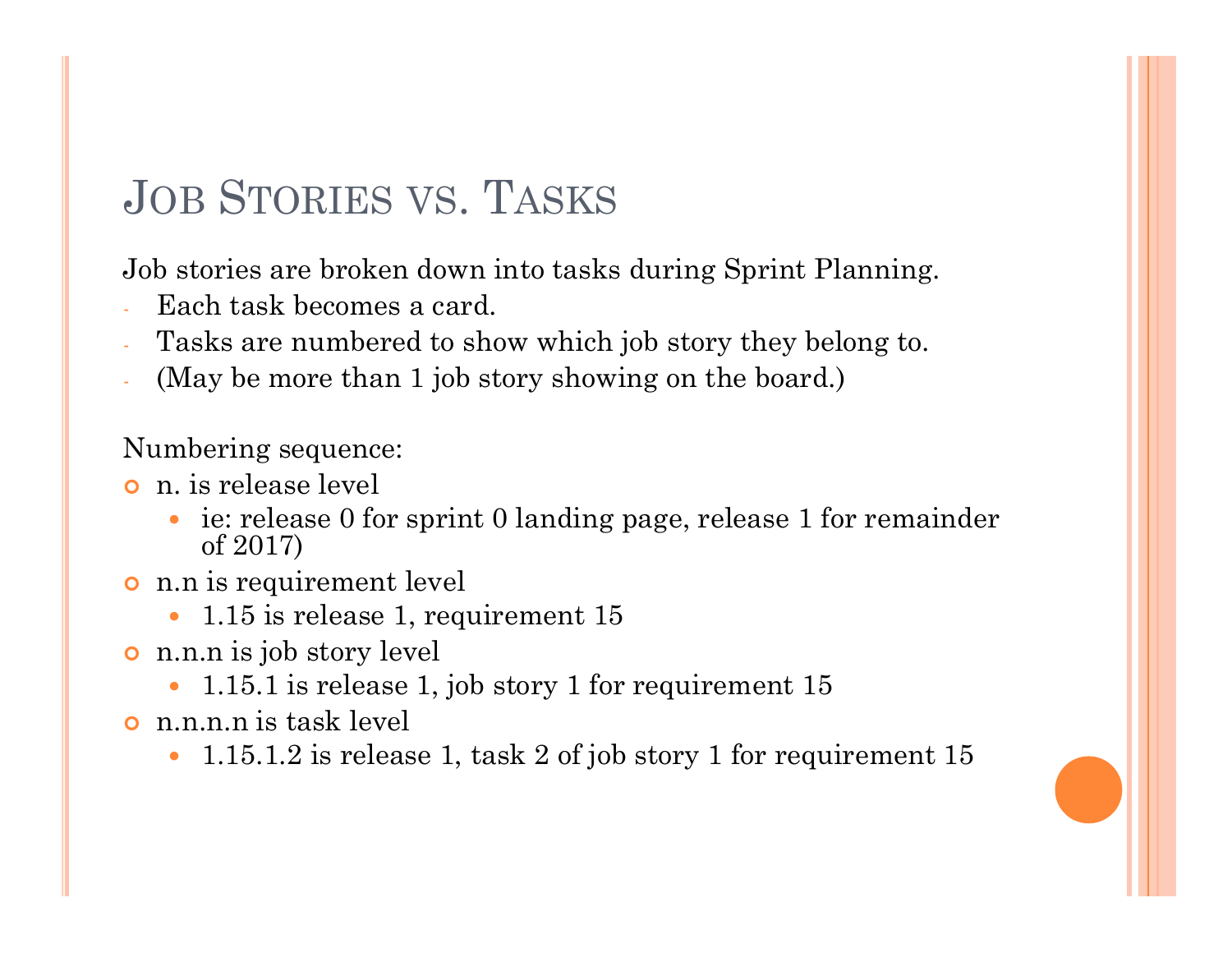# "OWNING" A CARD

Sprint team members "commit" to tasks during Sprint Planning meeting

Indicated by member's initials within circle on bottom right of card.

Multiple members can own a card (eg: developer/tester)

To take ownership:

- Within card, click on Members button, then initials of "committed" member.
- A blue checkbox should appear in the list, and the circle should appear on the "front" of the card.

This step can be done by anyone (ie: single person operating a laptop logged into Trello during sprint planning meeting)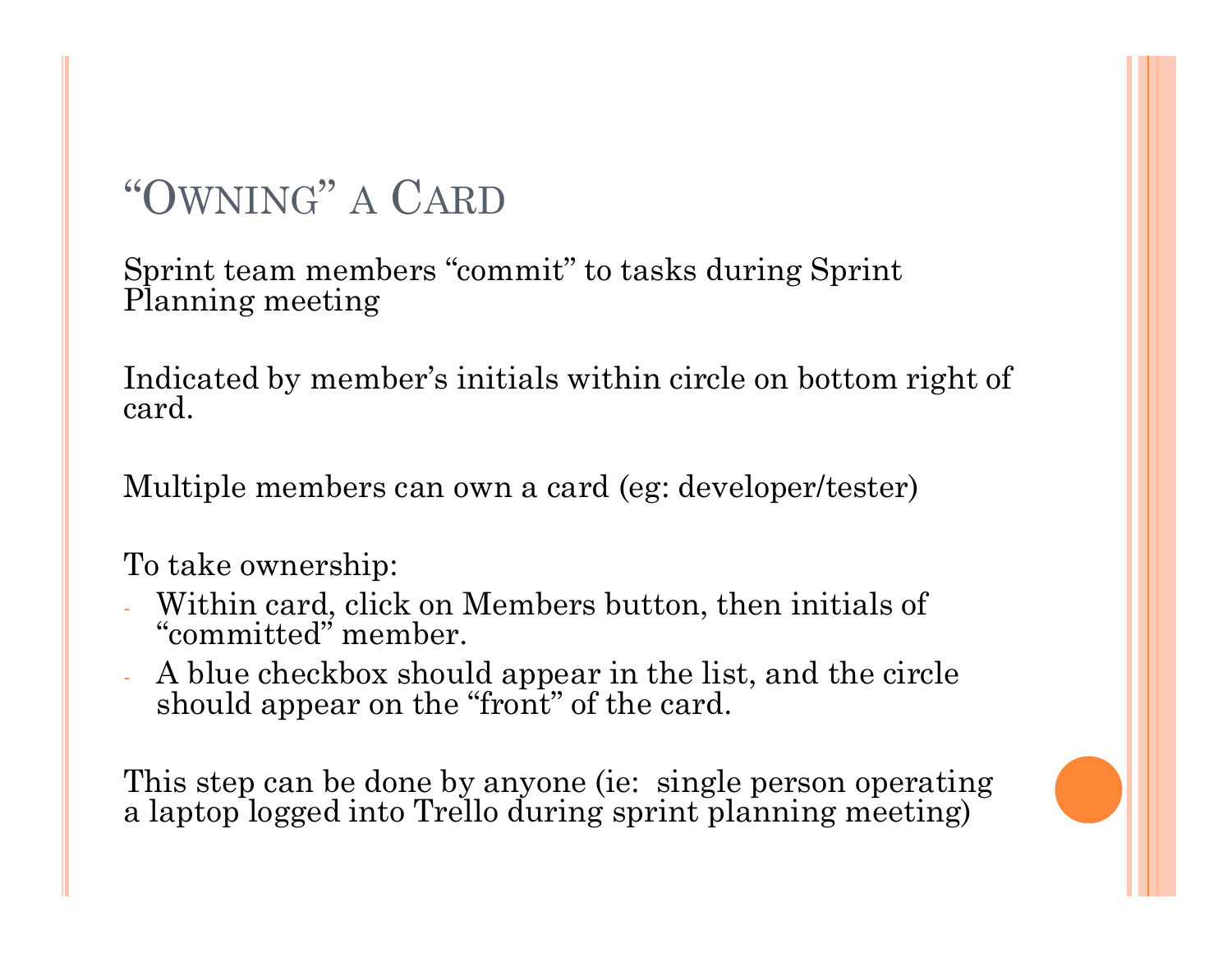## LABELS

LABELS<br>Labels are colours showing at top left of each card's<br>front.<br>- Help define task status within the columns front.

- Help define task status within the columns
- Universal legend across all sprint boards

#### To assign label:

- Click on card to open, then on label button and select appropriate colour. A white checkmark will appear EVENDE<br>
SINCE SINCE SONG THE SPACE OF SPACE OF SPACE AND MELT A Help define task status within the columns<br>
Universal legend across all sprint boards<br>
Dassign label:<br>
Click on card to open, then on label button and select<br> card. Front.<br>
- Help define task status within the columns<br>
- Universal legend across all sprint boards<br>
- Click on card to open, then on label button and select<br>
- Click on card to open, then on label button and select<br>
- appro
- 

Can assign more than one label at a time if needed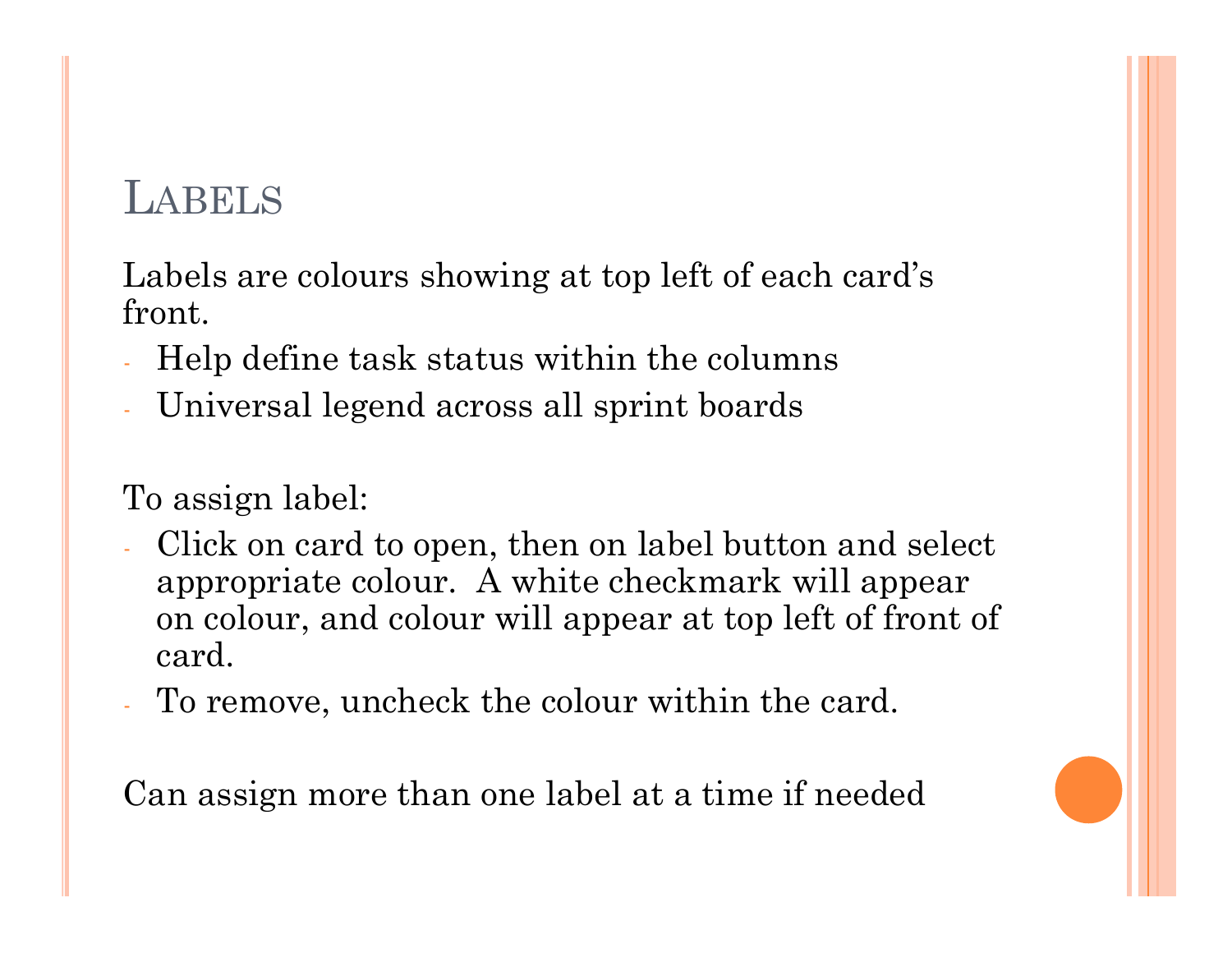### LABELS

- Orange: To do (not taken) completed
- Blue: In progress
- Yellow: Coded (testing in **Coded, testing in progress** progress)
- Green: Complete (sprint team To Do declares done)
- reported at next StandUp/ Wednesday group meeting User Story Done
- Purple: User story declared done by Product Owner
- Black: Removed from Sprint (must be approved by ScrumMaster)

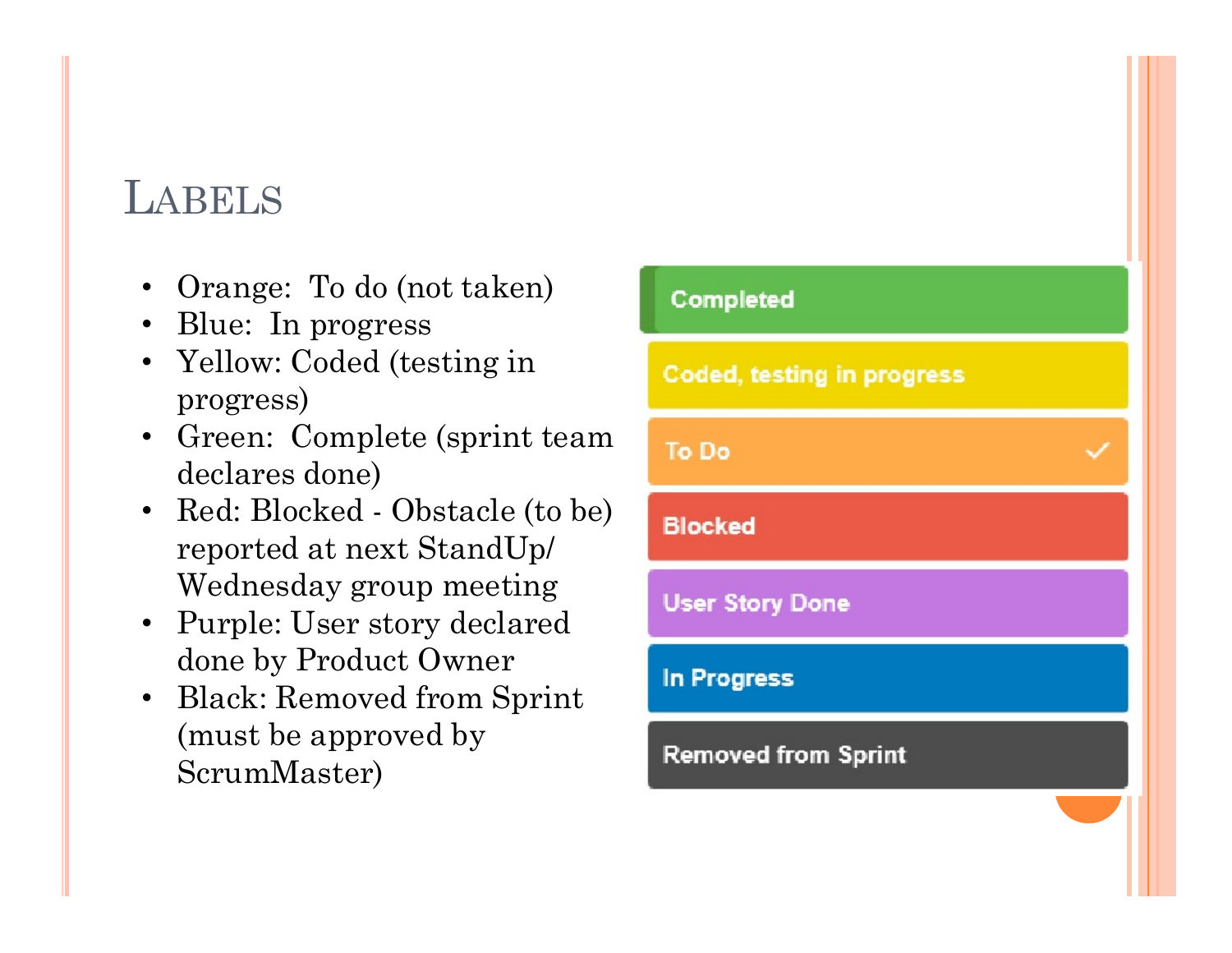## NOTIFICATIONS

Trello can send email notifications when a card is updated (comment made, moved to new column, etc)

Helpful to be aware of most current info if your task is related to another task. (Any project team member can see cards on any Sprint Team's Trello board.)

- To "opt-in" for notifications (per card),<br>- Click on card, then click on subscribe button. A green checkbox should appear, and Trello should e-mail you each time a change is made to the card.
- To "opt-out", click on subscribe button again to unsubscribe.